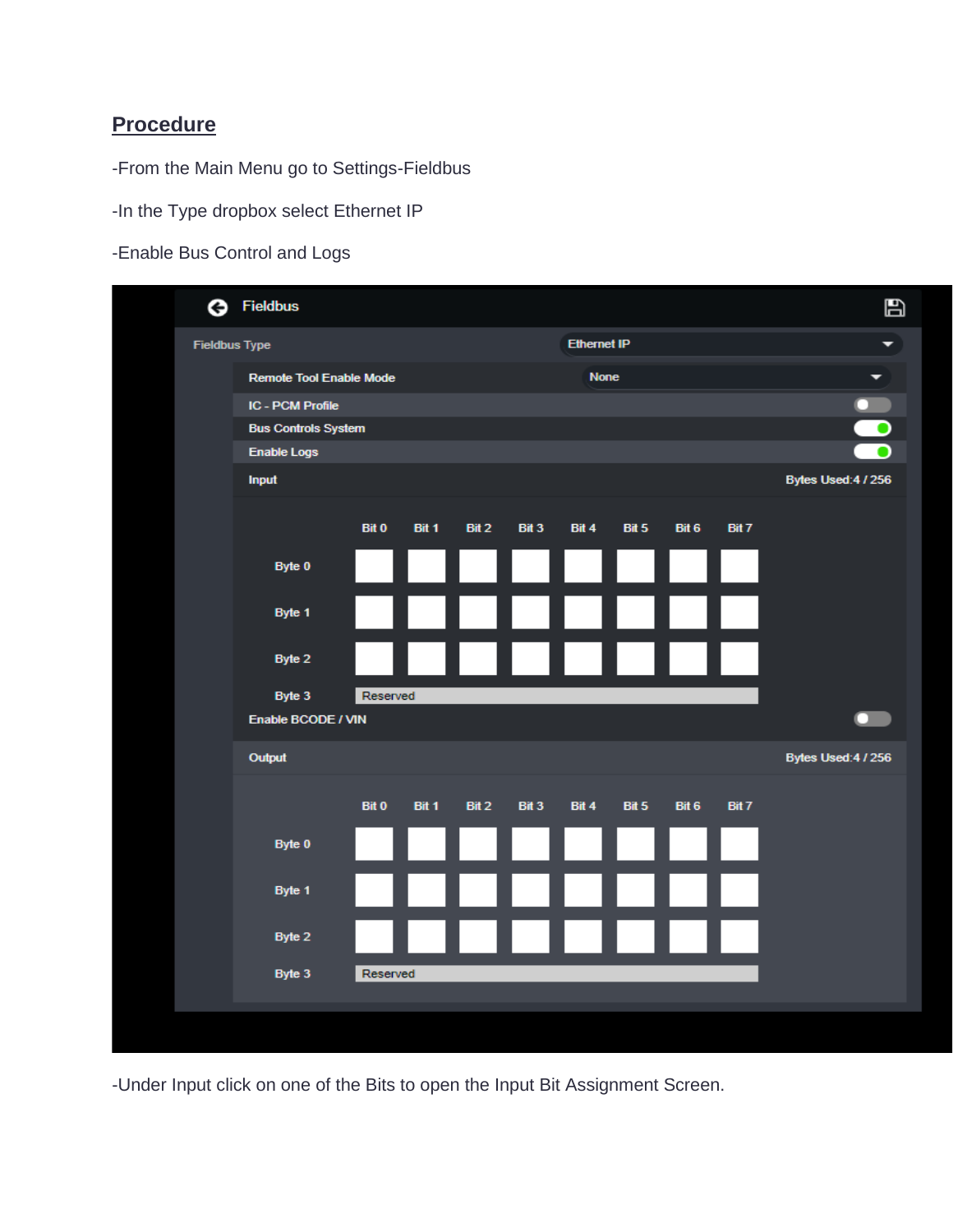|        | <b>3</b> Fieldbus           |             |                      |                          |
|--------|-----------------------------|-------------|----------------------|--------------------------|
|        | <b>Input Bit Assignment</b> |             |                      |                          |
|        | Byte 0                      |             |                      | $\overline{\phantom{a}}$ |
|        | Bit 0                       |             |                      |                          |
|        |                             | <b>None</b> | <b>Normally Open</b> |                          |
|        | Bit 1                       |             |                      |                          |
|        |                             | <b>None</b> | Normally Open        |                          |
|        | Bit 2                       |             |                      |                          |
|        |                             | <b>None</b> | <b>Normally Open</b> | $\overline{\phantom{a}}$ |
|        | Bit 3                       |             |                      |                          |
|        |                             | <b>None</b> | <b>Normally Open</b> | ≂                        |
|        | Bit 4                       |             |                      |                          |
|        |                             | <b>None</b> | <b>Normally Open</b> | ▼                        |
|        | Bit 5                       |             |                      |                          |
|        |                             | <b>None</b> | <b>Normally Open</b> | ▼                        |
|        | Bit 6                       |             |                      |                          |
|        |                             | <b>None</b> | <b>Normally Open</b> | ▼                        |
|        | Bit 7                       |             |                      |                          |
|        |                             | <b>None</b> | <b>Normally Open</b> | ▼                        |
| Byte 1 |                             |             |                      | ▲                        |
|        | Bit 0                       |             |                      |                          |
|        |                             | <b>None</b> | <b>Normally Open</b> | $\blacktriangledown$     |
|        | Bit 1                       |             |                      |                          |
|        |                             | <b>None</b> | <b>Normally Open</b> | ۰                        |
|        |                             |             |                      |                          |

-Select the required Data for each Bit and select Apply.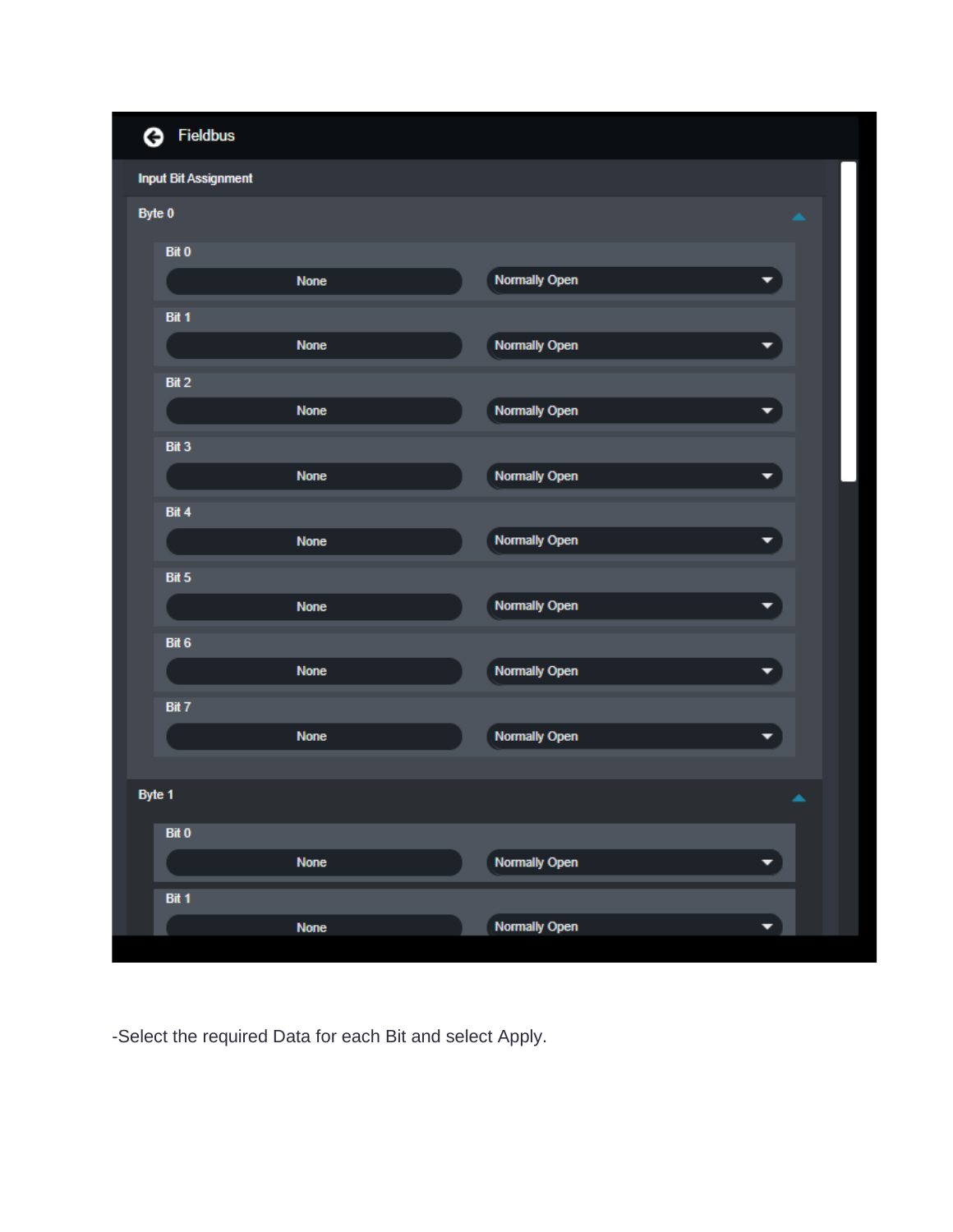

-When all Bits are assigned select OK at the bottom of the screen.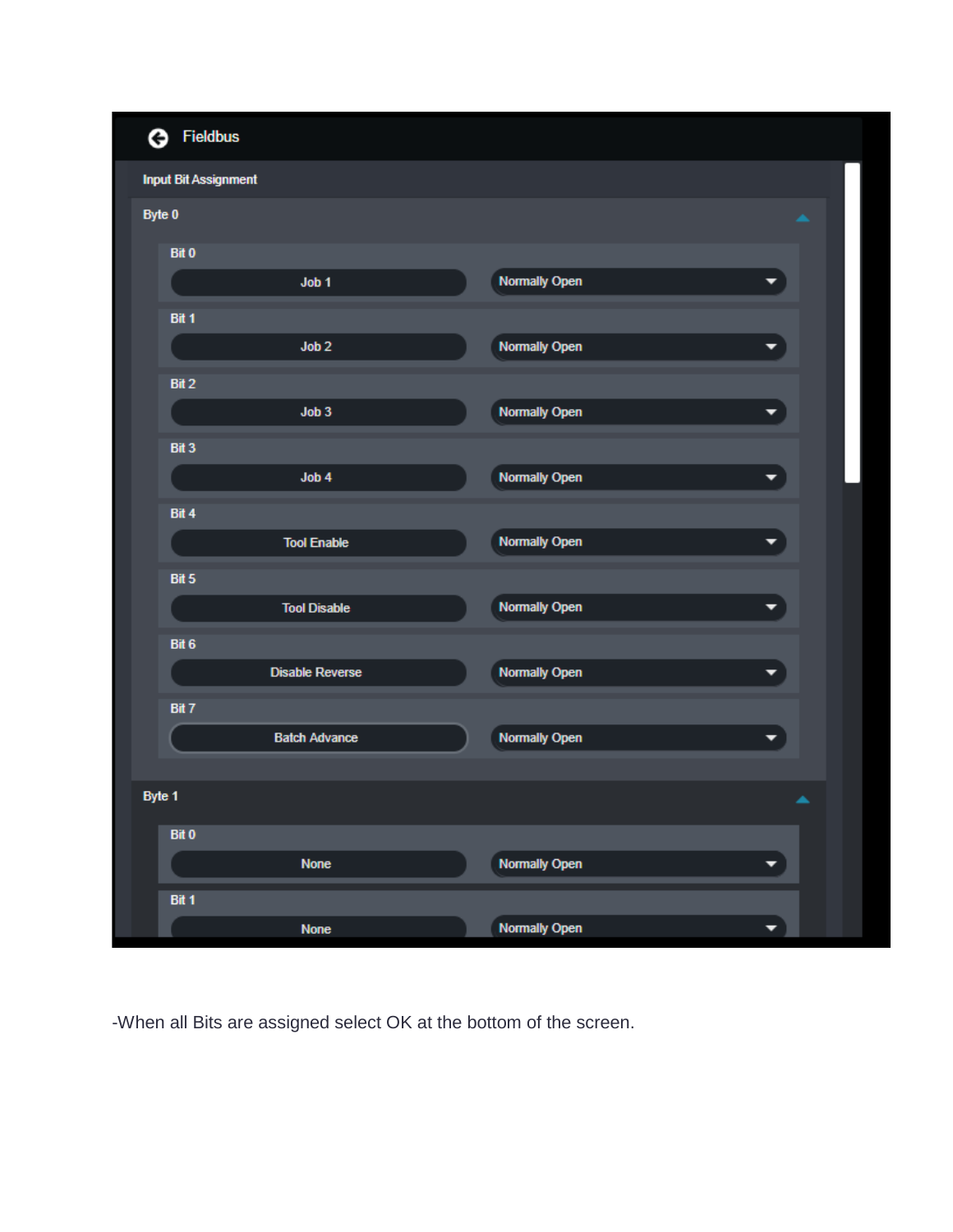

-Follow the same procedure to assign the Output Bytes.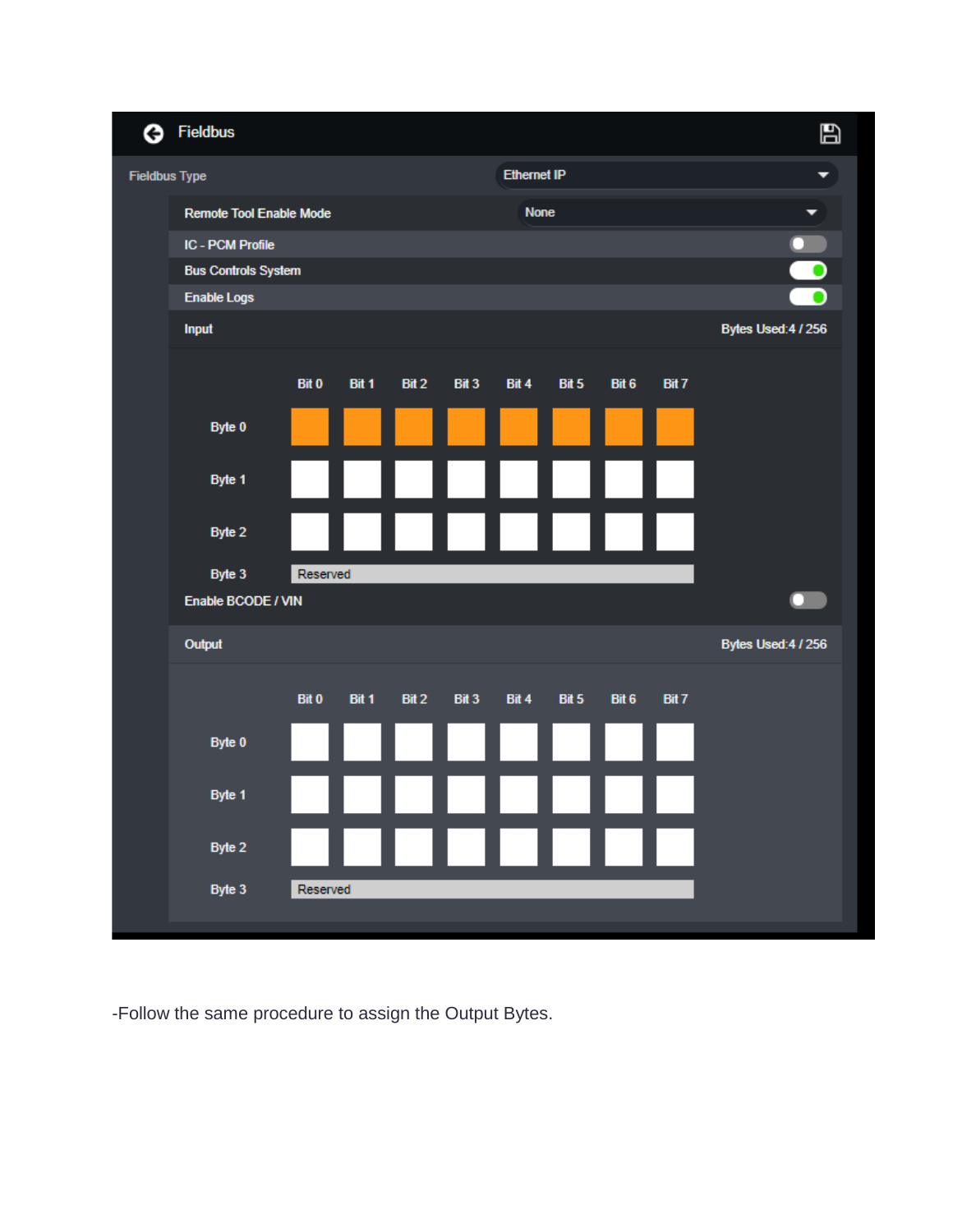| <b>G</b> Fieldbus            |                     |                      |                      |  |
|------------------------------|---------------------|----------------------|----------------------|--|
| <b>Output Bit Assignment</b> |                     |                      |                      |  |
| Byte 0                       |                     |                      | $\blacktriangle$     |  |
| Bit 0                        |                     |                      |                      |  |
|                              | In cycle            | <b>Normally Open</b> | $\blacktriangledown$ |  |
|                              | $\mathbf 0$         | Blink   O            |                      |  |
| Bit 1                        |                     |                      |                      |  |
|                              | Cycle complete      | <b>Normally Open</b> | ▼                    |  |
|                              | $\mathbf 0$         | Blink   O            |                      |  |
| Bit 2                        |                     |                      |                      |  |
|                              | Pass Cycle          | <b>Normally Open</b> | ▼                    |  |
|                              | $\pmb{0}$           | Blink   O            |                      |  |
| Bit 3                        |                     |                      |                      |  |
|                              | <b>Fail Cycle</b>   | <b>Normally Open</b> | ۰                    |  |
|                              | $\mathbf 0$         | Blink   O            |                      |  |
| Bit 4                        |                     |                      |                      |  |
|                              | <b>Job Complete</b> | Normally Open        | $\blacktriangledown$ |  |
|                              | $\pmb{0}$           | <b>Blink</b><br>D    |                      |  |
| Bit 5                        |                     |                      |                      |  |
|                              | <b>Job Pass</b>     | <b>Normally Open</b> | ▼                    |  |
|                              | $\pmb{0}$           | Blink <b>O</b>       |                      |  |
| Bit 6                        |                     |                      |                      |  |

-After the Input and Output Assignments are programmed select the Save icon in the top right corner.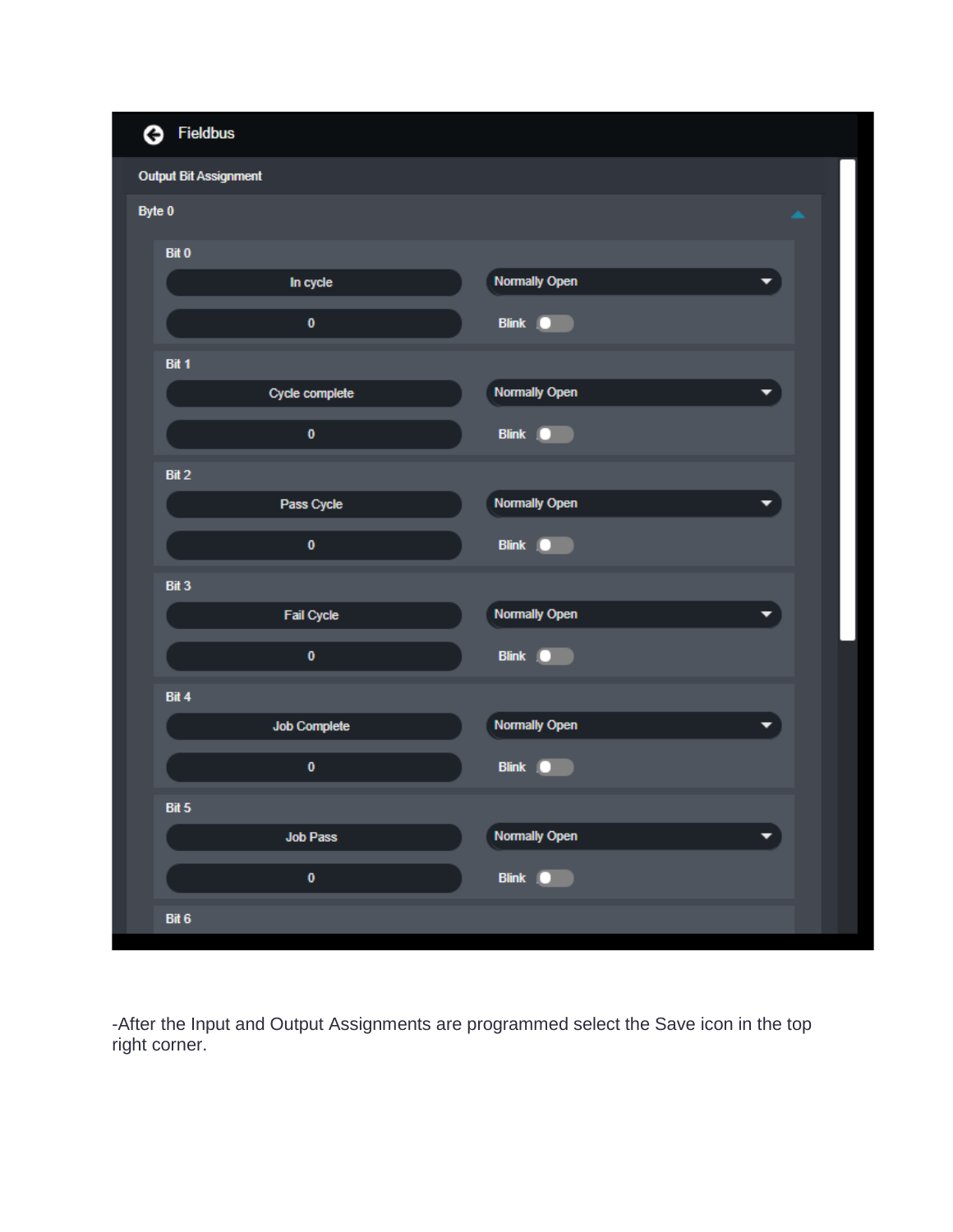

-From the Main Menu go to Settings->Ethernet Settings.

-Assign the appropriate network settings for Port 2 to communicate with the PLC and select the Save icon in the top right corner..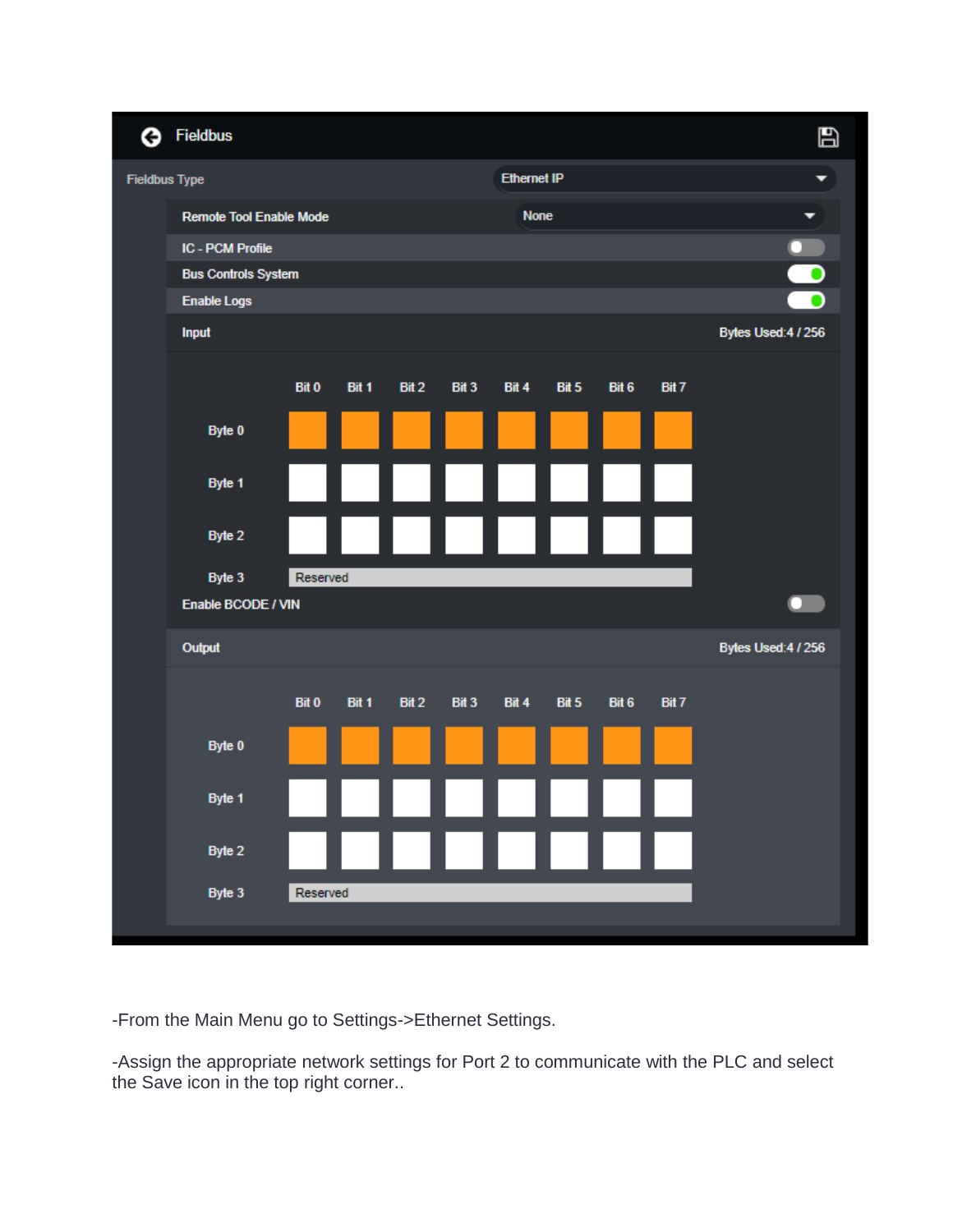| <b>Ethernet Settings</b> |                    | ₿ |
|--------------------------|--------------------|---|
| Port 1 Settings          |                    | ▴ |
| <b>Link Status</b>       | $\bullet$          |   |
| <b>MAC Address</b>       | 00:d0:69:50:c4:86  |   |
| Speed                    | 100 Mbps           |   |
| <b>Network Type</b>      | <b>DHCP</b><br>▼   |   |
| <b>IP Address</b>        | 10.52.6.1          |   |
| <b>Subnet Mask</b>       | 255.255.252.0      |   |
| Gateway                  | 10.52.4.1          |   |
| <b>Primary DNS</b>       | 10.52.4.100        |   |
| <b>Secondary DNS</b>     | 10.86.8.30         |   |
| Port 2 Settings          |                    | ▴ |
| <b>Link Status</b>       |                    |   |
| <b>MAC Address</b>       | 00:d0:69:50:c4:87  |   |
| Speed                    |                    |   |
| <b>Network Type</b>      | <b>Static</b><br>۰ |   |
| <b>IP Address</b>        | 176.168.5.6        |   |
| <b>Subnet Mask</b>       | 255.255.255.0      |   |
| Gateway                  | 176.168.5.1        |   |
| <b>Primary DNS</b>       | 0.0.0.0            |   |
| <b>Secondary DNS</b>     | 0.0.0.0            |   |
|                          |                    |   |

--Note: Port 1 is used for accessing the controller web browser and should be on a different subnet than Port 2.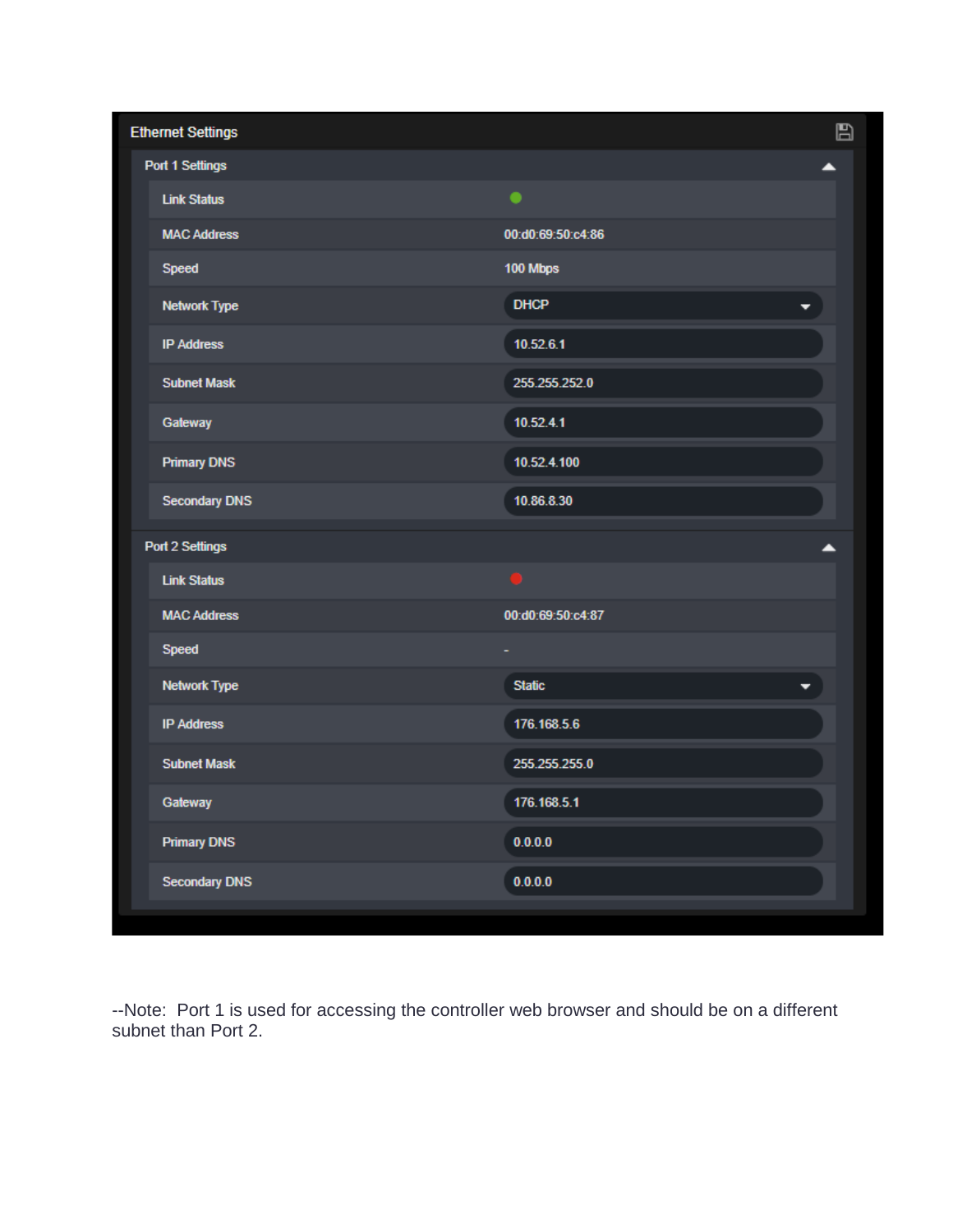--Note: There is an option on the Fieldbus Setup screen to select the PCM Profile. Enabling this will set the Input and Output Bits to the same mapping as the PCM controllers.

| ◶                    | <b>Fieldbus</b>                |                    |       |       |       |       |                    |       |         |                      | E |
|----------------------|--------------------------------|--------------------|-------|-------|-------|-------|--------------------|-------|---------|----------------------|---|
| <b>Fieldbus Type</b> |                                |                    |       |       |       |       | <b>Ethernet IP</b> |       |         | ▼                    |   |
|                      | <b>Remote Tool Enable Mode</b> |                    |       |       |       |       | <b>None</b>        |       |         | ▼                    |   |
|                      | <b>IC - PCM Profile</b>        |                    |       |       |       |       |                    | 88    |         |                      |   |
|                      | <b>Bus Controls System</b>     |                    |       |       |       |       |                    |       |         |                      |   |
|                      | <b>Enable Logs</b>             |                    |       |       |       |       |                    |       |         |                      |   |
|                      | Input                          |                    |       |       |       |       |                    |       |         | Bytes Used: 32 / 256 |   |
|                      |                                | <b>Bit 0</b>       | Bit 1 | Bit 2 | Bit 3 | Bit 4 | Bit 5              | Bit 6 | Bit 7   |                      |   |
|                      | Byte 0                         |                    |       |       |       |       |                    |       |         |                      |   |
|                      | Byte 1                         |                    |       |       |       |       |                    |       |         |                      |   |
|                      | Byte 2                         |                    |       |       |       |       |                    |       |         |                      |   |
|                      | Byte 3                         |                    |       |       |       |       |                    |       |         |                      |   |
|                      | Byte 4                         |                    |       |       |       |       |                    |       |         |                      |   |
|                      | Byte 5                         | <b>BCODE / VIN</b> |       |       |       |       |                    |       | 27 Byte |                      |   |
|                      | Output                         |                    |       |       |       |       |                    |       |         | Bytes Used: 31 / 256 |   |
|                      |                                | <b>Bit 0</b>       | Bit 1 | Bit 2 | Bit 3 | Bit 4 | Bit 5              | Bit 6 | Bit 7   |                      |   |
|                      | Byte 0                         |                    |       |       |       |       |                    |       |         |                      |   |
|                      | Byte 1                         |                    |       |       |       |       |                    |       |         |                      |   |
|                      | Ryte 2                         |                    |       |       |       |       |                    |       |         |                      |   |

**Notes**